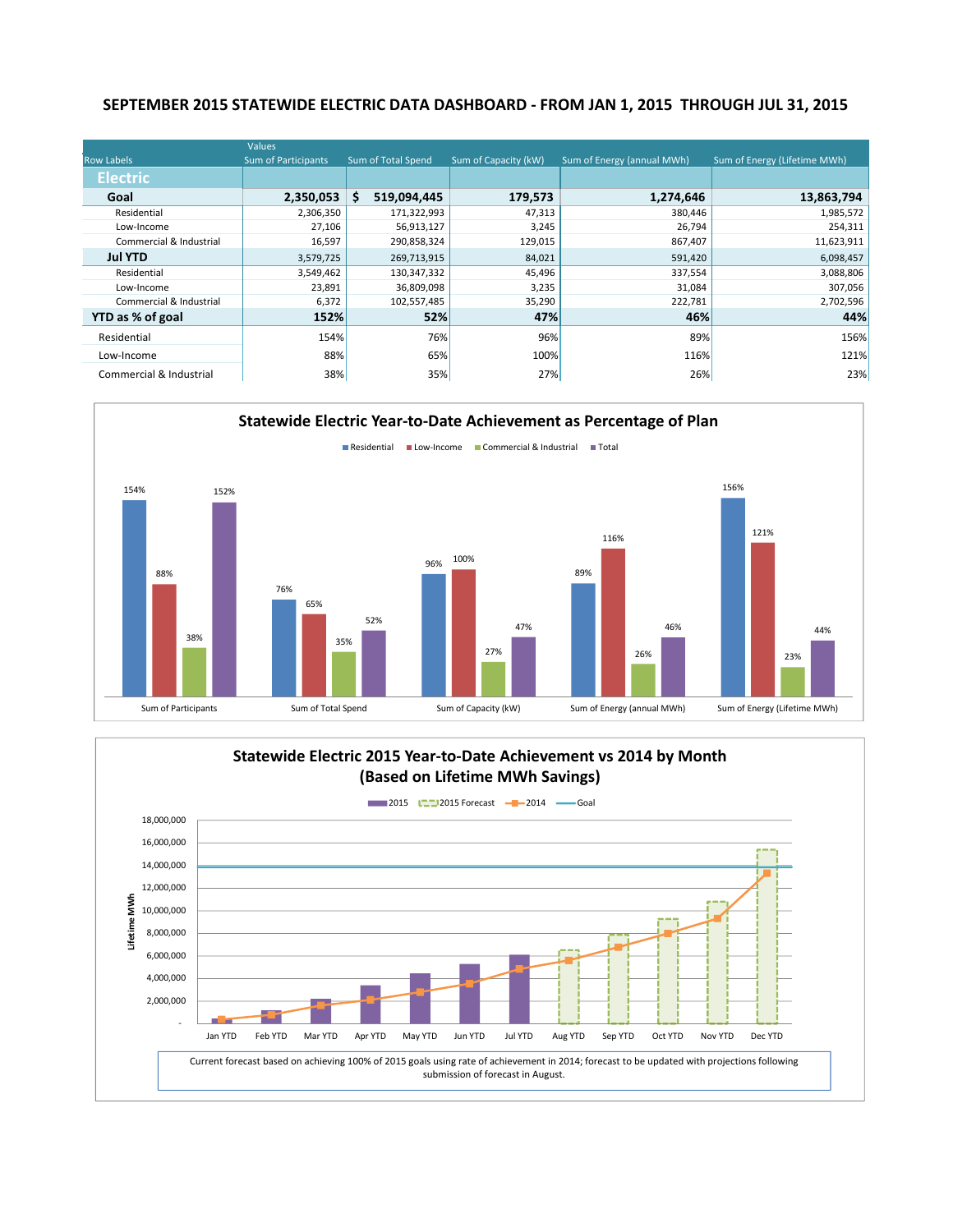## **CUMULATIVE STATEWIDE ELECTRIC DATA DASHBOARD - FROM JAN 1, 2013 THROUGH JUL 31, 2015 (31/36 MONTHS)**

|                         | <b>Values</b>              |    |                    |                      |                            |                              |
|-------------------------|----------------------------|----|--------------------|----------------------|----------------------------|------------------------------|
| <b>Row Labels</b>       | <b>Sum of Participants</b> |    | Sum of Total Spend | Sum of Capacity (kW) | Sum of Energy (annual MWh) | Sum of Energy (Lifetime MWh) |
| <b>Electric</b>         |                            |    |                    |                      |                            |                              |
| Goal                    | 6,858,617                  | S. | 1,496,975,555      | 530,620              | 3,706,430                  | 40,279,050                   |
| Residential             | 6,726,690                  | S  | 487,957,884        | 135,870              | 1,074,808                  | 5,830,296                    |
| Low-Income              | 82,473                     |    | 165,973,664        | 9,824                | 83,390                     | 779,383                      |
| Commercial & Industrial | 49,454                     |    | 843,044,007        | 384,927              | 2,548,233                  | 33,669,371                   |
| <b>Jul YTD</b>          | 10,172,419                 |    | 1,200,572,591      | 408,572              | 2,967,198                  | 31,111,224                   |
| Residential             | 10,002,747                 |    | 510,206,806        | 152,173              | 1,222,817                  | 9,433,634                    |
| Low-Income              | 105,426                    |    | 145,501,378        | 11,245               | 108,846                    | 1,062,453                    |
| Commercial & Industrial | 64,246                     |    | 544,864,408        | 245,154              | 1,635,535                  | 20,615,138                   |
| YTD as % of goal        | 148%                       |    | 80%                | 77%                  | 80%                        | 77%                          |
| Residential             | 149%                       |    | 105%               | 112%                 | 114%                       | 162%                         |
| Low-Income              | 128%                       |    | 88%                | 114%                 | 131%                       | 136%                         |
| Commercial & Industrial | 130%                       |    | 65%                | 64%                  | 64%                        | 61%                          |

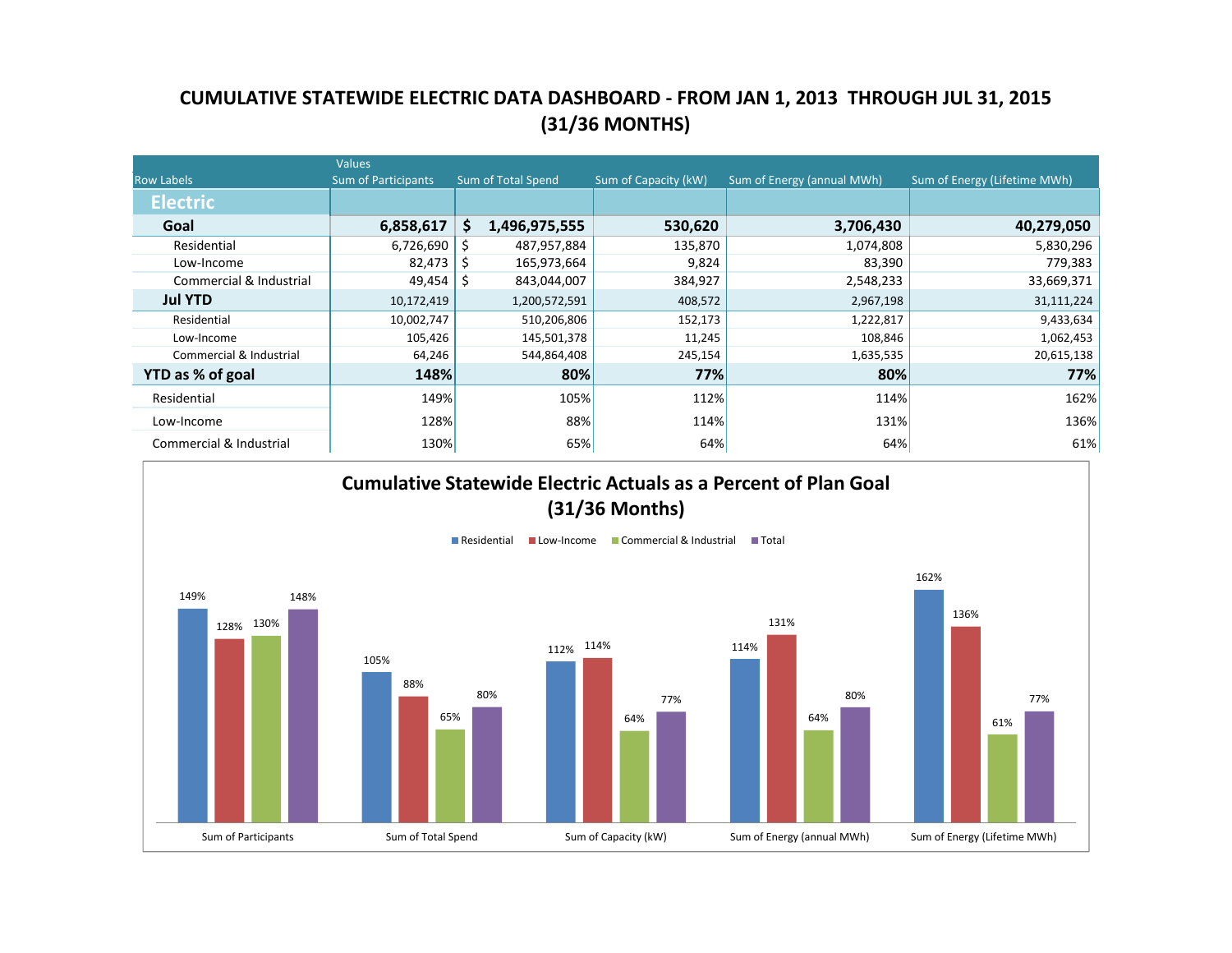### **SEPTEMBER 2015 STATEWIDE GAS DATA DASHBOARD - FROM JAN 1, 2015 THROUGH JUL 31, 2015**

|                         | Values                     |                    |                             |                        |
|-------------------------|----------------------------|--------------------|-----------------------------|------------------------|
| <b>Row Labels</b>       | <b>Sum of Participants</b> | Sum of Total Spend | <b>Sum of Annual Therms</b> | Sum of Lifetime Therms |
| Gas                     |                            |                    |                             |                        |
| Goal                    | 572,755                    | \$<br>180,154,149  | 24,951,086                  | 320,982,390            |
| Residential             | 560,561                    | Ś<br>88,771,674    | 11,605,486                  | 115,703,917            |
| Low-Income              | 7,009                      | 37,843,984         | 1,486,113                   | 29,327,842             |
| Commercial & Industrial | 5,185                      | 53,538,491<br>S    | 11,859,487                  | 175,950,631            |
| <b>Jul YTD</b>          | 543,070                    | 89,910,407         | 13,704,086                  | 165,559,773            |
| Residential             | 533,826                    | 54,061,708         | 9,241,843                   | 95,422,572             |
| Low-Income              | 5,482                      | 19,927,133         | 1,250,355                   | 23,910,742             |
| Commercial & Industrial | 3,762                      | 15,921,565         | 3,211,888                   | 46,226,458             |
| YTD as % of goal        | 95%                        |                    | 50%<br>55%                  | 52%                    |
| Residential             | 95%                        |                    | 61%<br>80%                  | 82%                    |
| Low-Income              | 78%                        |                    | 53%<br>84%                  | 82%                    |
| Commercial & Industrial | 73%                        |                    | 27%<br>30%                  | 26%                    |